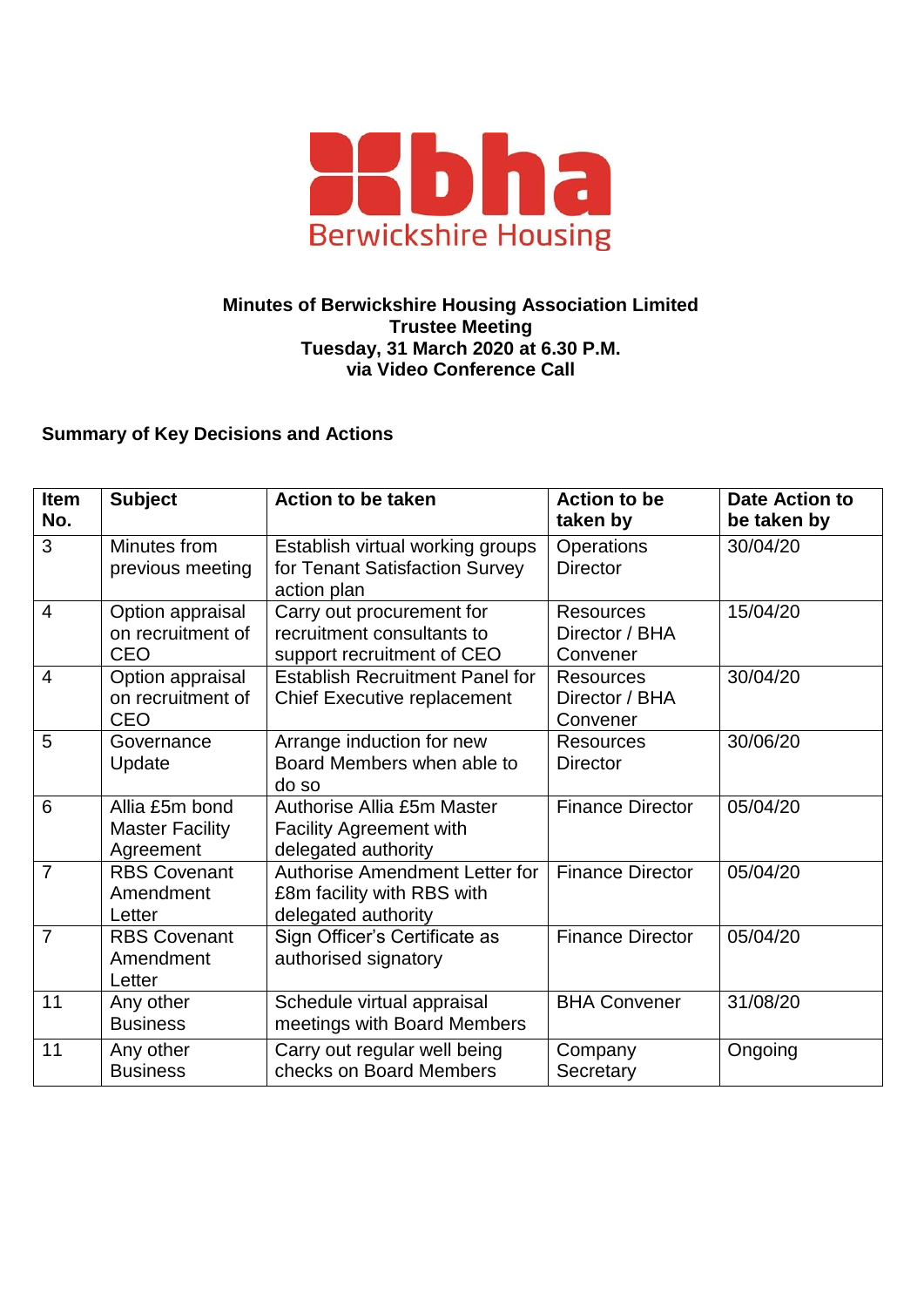| <b>Berwickshire Housing</b><br><b>Present:</b><br>Jim McDevitt (Convener)<br>Viv Cockburn (Vice-Convener)<br>Scott Holmes (Vice-Convener)<br>Sean Dickson<br>Lynn Gray<br><b>Paul Matthews</b><br>Norrie MacPhail<br>Anne Rutherford |                                                |                                                                                      | <b>Minutes of Berwickshire Housing Association Limited</b><br>In Attendance:<br>Helen Forsyth, Chief Executive<br>Eleanor Rooke, Finance Director<br>Angela Taylor, Property Director<br>Dan Blake, Operations Director<br>John Bain, Resources Director<br>Nikki Allman, Minute Taker<br>Sarah Aitken, Conference Call Support | <b>Trustee</b><br>Tuesday, 31 March 2020, at 6.30 P.M.<br>Via Zoom Video Conference Call |                                      |                                           |
|--------------------------------------------------------------------------------------------------------------------------------------------------------------------------------------------------------------------------------------|------------------------------------------------|--------------------------------------------------------------------------------------|---------------------------------------------------------------------------------------------------------------------------------------------------------------------------------------------------------------------------------------------------------------------------------------------------------------------------------|------------------------------------------------------------------------------------------|--------------------------------------|-------------------------------------------|
| <b>Graeme MacLeod</b><br>Susie McCosh                                                                                                                                                                                                |                                                |                                                                                      |                                                                                                                                                                                                                                                                                                                                 |                                                                                          |                                      |                                           |
| <b>Item</b><br>No.                                                                                                                                                                                                                   | <b>Agenda Item</b>                             | <b>Minute</b>                                                                        |                                                                                                                                                                                                                                                                                                                                 | <b>Action</b>                                                                            | <b>Action By</b>                     | <b>Action to</b><br>be<br>completed<br>by |
|                                                                                                                                                                                                                                      | <b>Introduction</b>                            | the meeting.                                                                         | In response to the current shut-down due to Covid-19 this<br>meeting was hosted by Graeme MacLeod on the Zoom<br>platform. All Trustees remained connected throughout                                                                                                                                                           |                                                                                          |                                      |                                           |
| 1                                                                                                                                                                                                                                    | <b>Apologies</b>                               | There were no apologies received.                                                    |                                                                                                                                                                                                                                                                                                                                 |                                                                                          |                                      |                                           |
| $2^{\circ}$                                                                                                                                                                                                                          | <b>Declarations of</b><br><b>Interest</b>      |                                                                                      | Norrie MacPhail declared his interest in BHA Enterprise.                                                                                                                                                                                                                                                                        |                                                                                          |                                      |                                           |
| 3                                                                                                                                                                                                                                    | <b>Minutes from</b><br><b>Previous Meeting</b> | were approved as a true record of the meeting.                                       | The minutes from the meeting of the 18 February, 2020,                                                                                                                                                                                                                                                                          |                                                                                          |                                      |                                           |
|                                                                                                                                                                                                                                      |                                                | <b>Update on matters arising:</b><br>Tenant satisfaction survey (Improvement Plan) - |                                                                                                                                                                                                                                                                                                                                 | <b>Establish virtual</b><br>working groups                                               | <b>Operations</b><br><b>Director</b> | 30/04/20                                  |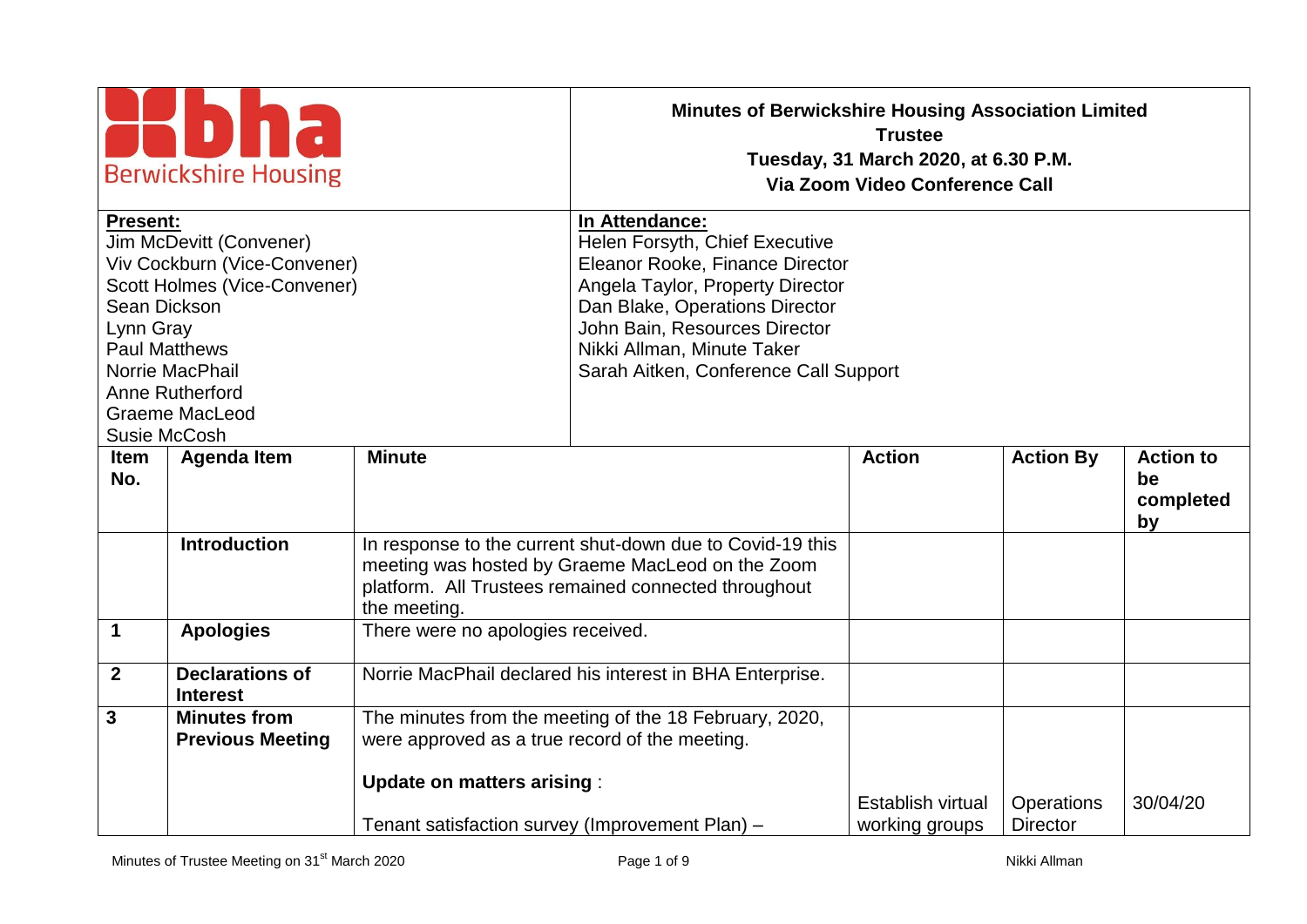|                         |                                                            | Operations Director confirmed the action plan was<br>presented to the Operations Committee and Scrutiny<br>Panel. Due to the COVID-19 working groups have been                                                                  | for Tenant<br>Satisfaction |  |
|-------------------------|------------------------------------------------------------|---------------------------------------------------------------------------------------------------------------------------------------------------------------------------------------------------------------------------------|----------------------------|--|
|                         |                                                            | delayed but will progress to establish virtual meetings.                                                                                                                                                                        | Survey action<br>plan      |  |
|                         |                                                            |                                                                                                                                                                                                                                 |                            |  |
|                         |                                                            |                                                                                                                                                                                                                                 |                            |  |
|                         |                                                            |                                                                                                                                                                                                                                 |                            |  |
|                         |                                                            |                                                                                                                                                                                                                                 |                            |  |
|                         |                                                            |                                                                                                                                                                                                                                 |                            |  |
|                         |                                                            |                                                                                                                                                                                                                                 |                            |  |
|                         |                                                            |                                                                                                                                                                                                                                 |                            |  |
|                         |                                                            | Acredale – The Property Director confirmed the purchase                                                                                                                                                                         |                            |  |
|                         |                                                            | of the site which is to be used to land bank with full HAG<br>funding. Low risk identified as missives signed but title<br>resgister will take place once lockdown is over.                                                     |                            |  |
| $\overline{\mathbf{4}}$ | <b>Option appraisal</b><br>on recruitment of<br><b>CEO</b> | Following the announcement from the Chief Executive of<br>her retirement the Board were presented with a summary<br>of strategic options required by legislation on the potential<br>options for the future of the association. |                            |  |
|                         |                                                            | The Leadership Team recommended to the Board the<br>recruitment for the appointment of a replacement Chief<br>Executive. The Board agreed with the analysis.                                                                    |                            |  |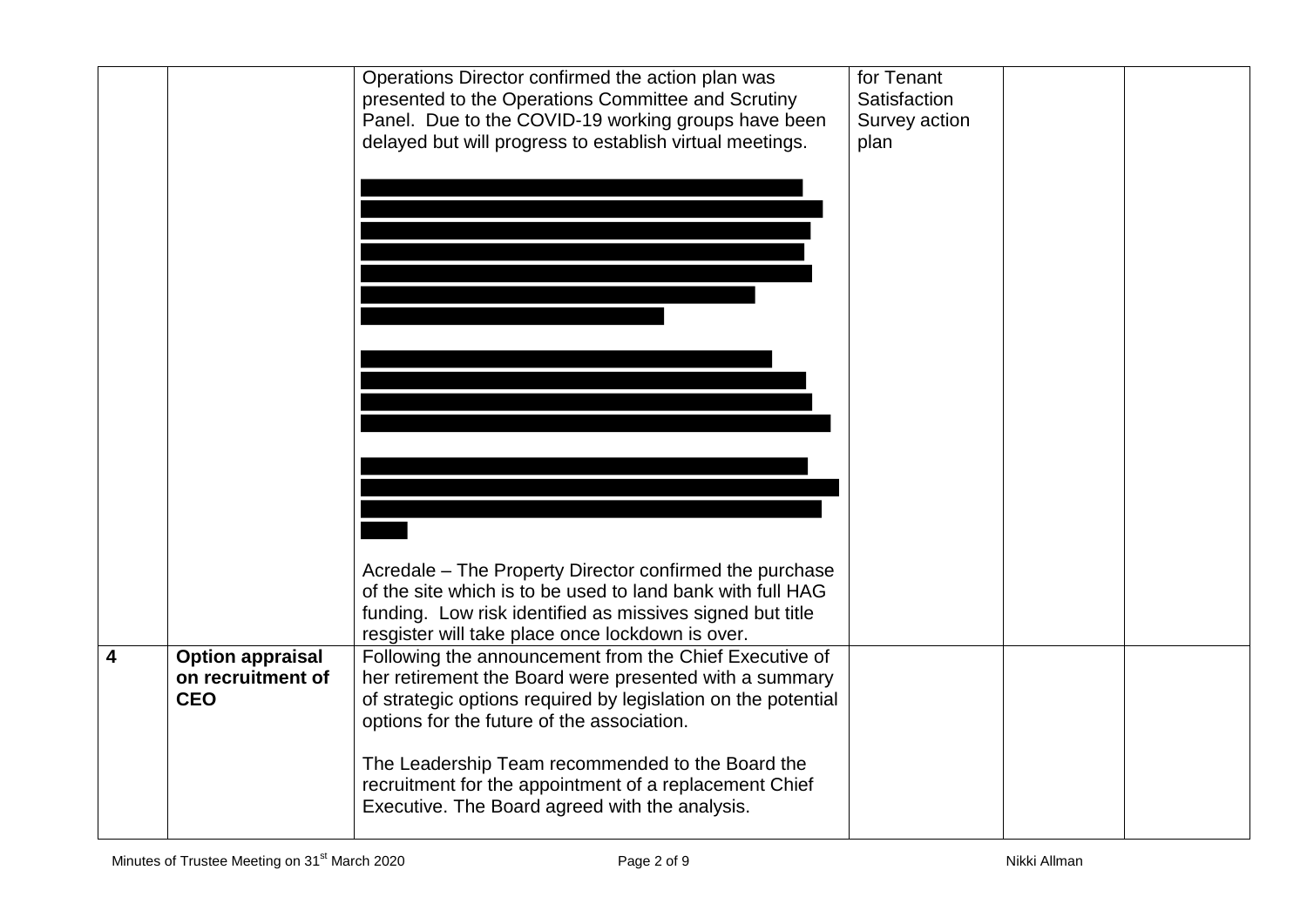|   |                                          | A sub-committee to be established to identify a suitable<br>recruitment consultants to support the process through<br>Quick Quotes for best practice. The Board approved that<br>the following consultants be approached through a quick<br>quotes tendering process: Altair; Aspen People and<br>Campbell Tickell.                                                                                                                                                                                                                                                                           | Carry out<br>procurement for<br>recruitment<br>consultants              | <b>Resources</b><br><b>Director</b>               | 15/04/20 |
|---|------------------------------------------|-----------------------------------------------------------------------------------------------------------------------------------------------------------------------------------------------------------------------------------------------------------------------------------------------------------------------------------------------------------------------------------------------------------------------------------------------------------------------------------------------------------------------------------------------------------------------------------------------|-------------------------------------------------------------------------|---------------------------------------------------|----------|
|   |                                          | The Convener advised four board members have<br>expressed an interest for the recruitment panel. These<br>are: Viv Cockburn; Anne Rutherford; Lynn Gray and Jim<br>McDevitt. The remit of this sub committee to manage the<br>selection of the external consultants; approve the<br>Recruitment campaign and complete the interviewing<br>process. The Sub Group should seek the approval of the<br>Board for the remuneration package to be offered and<br>then to report back to the Board with a recommendation<br>for appointment.<br>The Board approved the Strategic Options report and | Establish<br>Recruitment<br>Panel for Chief<br>Executive<br>replacement | Convener /<br><b>Resources</b><br><b>Director</b> | 30/04/20 |
|   |                                          | confirmed a CEO Recruitment Panel will be set up to<br>recruit a replacement Chief Executive.                                                                                                                                                                                                                                                                                                                                                                                                                                                                                                 |                                                                         |                                                   |          |
| 5 | Governance<br><b>Update</b>              | The Resource Director highlighted the update on two<br>notifiable events within the report which were accepted by<br>the Board.                                                                                                                                                                                                                                                                                                                                                                                                                                                               |                                                                         |                                                   |          |
|   |                                          | Following the successful Board recruitment the two<br>proposed trustees are to be appointed to the Board as<br>Trustees of the Association. It was further agreed that<br>during the Covid-19 restrictions that their induction and<br>date of joining the Board would be on hold.                                                                                                                                                                                                                                                                                                            | Arrange<br>induction for<br>new Board<br>Members when<br>able to do so  | <b>Resources</b><br><b>Director</b>               | 30/06/20 |
|   |                                          | The Board noted the report.                                                                                                                                                                                                                                                                                                                                                                                                                                                                                                                                                                   |                                                                         |                                                   |          |
| 6 | Allia £5m bond<br><b>Master Facility</b> | Following approval by the Audit & Finance Committee the<br>the Board were presented with the Allia Master Facility                                                                                                                                                                                                                                                                                                                                                                                                                                                                            |                                                                         |                                                   |          |
|   | <b>Agreement</b>                         | Agreement (MFA). The £5m bond will fund both the                                                                                                                                                                                                                                                                                                                                                                                                                                                                                                                                              |                                                                         |                                                   |          |
|   |                                          | Springfield Phase 1 and Ayton Phase 1 developments.                                                                                                                                                                                                                                                                                                                                                                                                                                                                                                                                           |                                                                         |                                                   |          |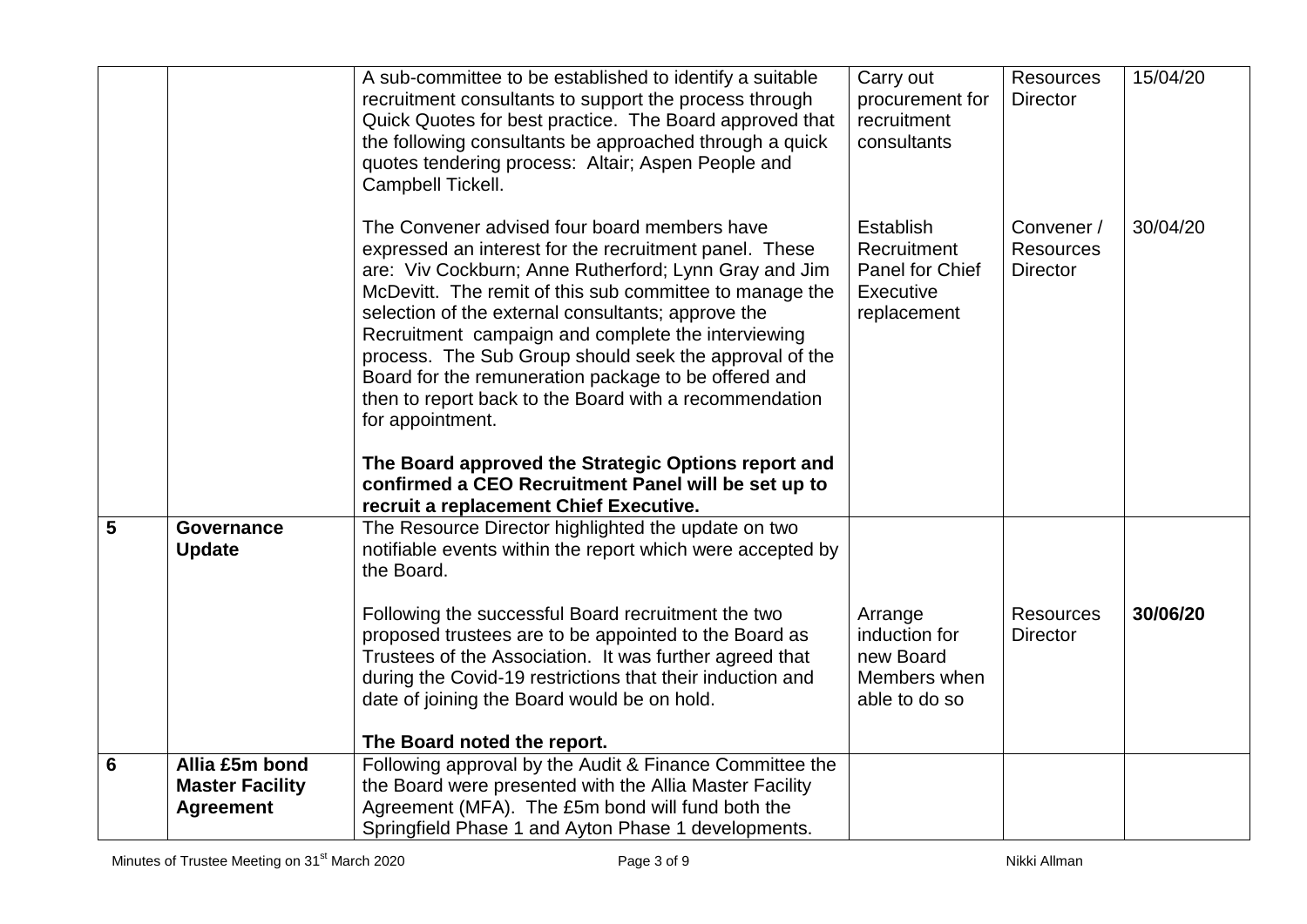|                |                                                | The Board were made aware that there would be no<br>delay in drawing down the funds which are required<br>immediately.<br>The Board approved the Master Facility Agreement in<br>its final form.<br>The Board approved the formal minutes documenting<br>this approval, along with the delegation of authority<br>to the Finance Director. These are to be duly signed<br>by the Convener.                                                                                                                                                                                                                               | <b>Authorise Allia</b><br>£5m Master<br>Facility<br>Agreement with<br>delegated<br>authority                                     | Finance<br><b>Director</b>            | 05/04/20             |
|----------------|------------------------------------------------|--------------------------------------------------------------------------------------------------------------------------------------------------------------------------------------------------------------------------------------------------------------------------------------------------------------------------------------------------------------------------------------------------------------------------------------------------------------------------------------------------------------------------------------------------------------------------------------------------------------------------|----------------------------------------------------------------------------------------------------------------------------------|---------------------------------------|----------------------|
| $\overline{7}$ | <b>RBS Covenant</b><br><b>Amendment Letter</b> | Following approval by the Audit & Finance Committee the<br>Board were presented with the RBS Amendment Letter.<br>This facility is to allow amendments to be made to the<br>loan facility agreement for the £8m facility with RBS. The<br>amendment is in relation to the Interest Cover Ratio on<br>the original agreement. This will update the definitions of<br>the covenant calculation to bring in line with accounting<br>changes introduced by FRS 102, as well as provide for<br>sculpting in the calculation for four years from 2019/20 to<br>ensure sufficient headroom in the covenant over this<br>period. |                                                                                                                                  |                                       |                      |
|                |                                                | The Board approved the Amendment Letter in its final<br>form.<br>The Board approved the formal minutes documenting<br>this approval, along with the delegation of authority<br>to the Finance Director for the matters set in in<br>section 6c and d of the minutes. These are to be duly<br>signed by the Convener.                                                                                                                                                                                                                                                                                                     | Authorise<br>Amendment<br>Letter for £8m<br>facility with RBS<br>with delegated<br>authority<br>Sign Officer's<br>Certificate as | Finance<br><b>Director</b><br>Finance | 05/04/20<br>05/04/20 |
|                |                                                | The Board approved the Officer's Certificate for<br>signature by the Finance Director as an authorised                                                                                                                                                                                                                                                                                                                                                                                                                                                                                                                   | authorised<br>signatory                                                                                                          | <b>Director</b>                       |                      |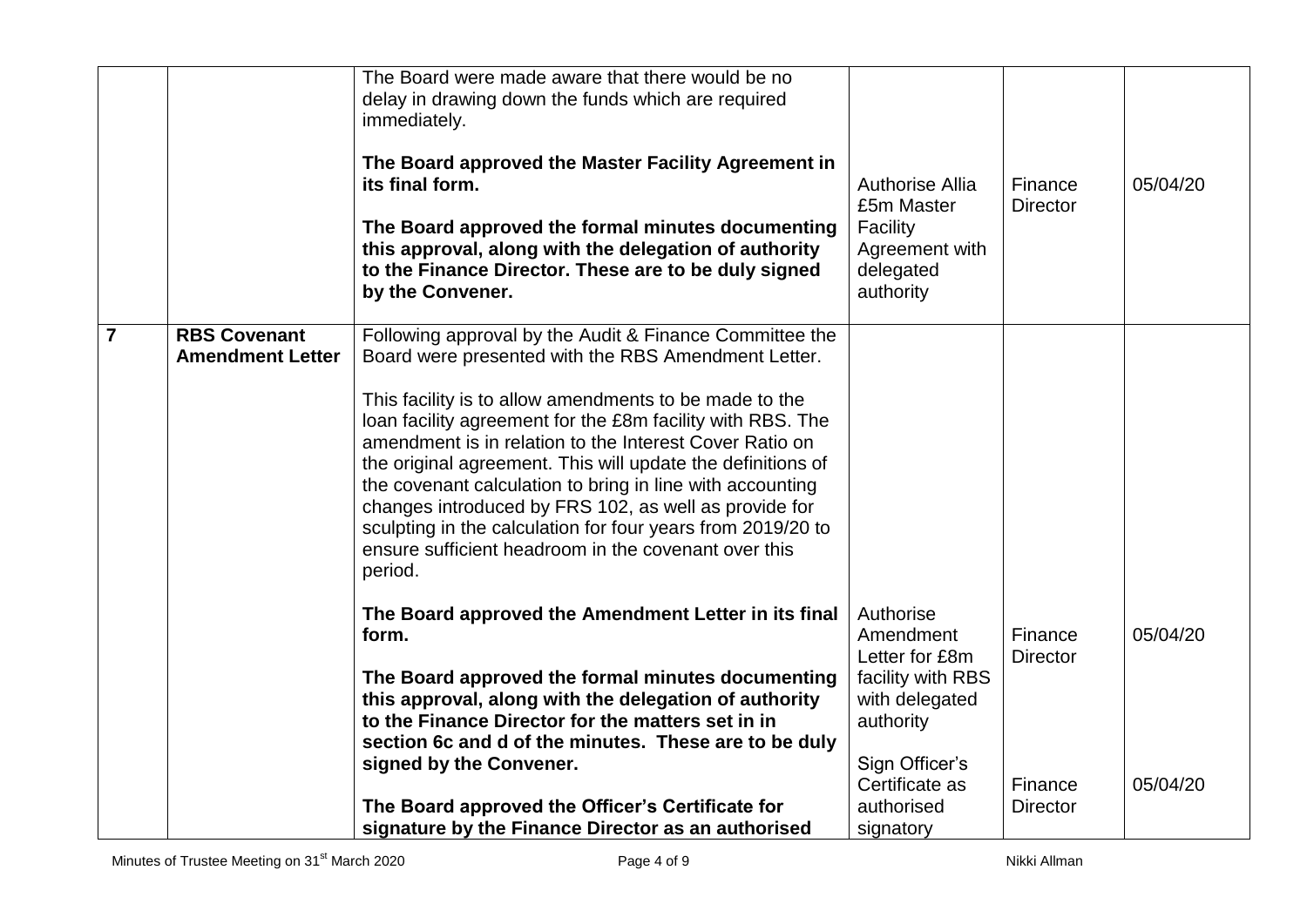|   |                                           | signatory.                                                                                                                                                                                                                                                                                                                                                  |  |  |
|---|-------------------------------------------|-------------------------------------------------------------------------------------------------------------------------------------------------------------------------------------------------------------------------------------------------------------------------------------------------------------------------------------------------------------|--|--|
| 8 | <b>Chief Executive's</b><br><b>Report</b> | The Chief Executive presented the report highlighting the<br>current changes in working and services to tenants during<br>the COVID-19 outbreak.                                                                                                                                                                                                            |  |  |
|   |                                           | Operations Director - It has been an opportune moment<br>to review the CRM system and assess how staff engage<br>with the tool. Currently analysing calls (category types ie,<br>Rent, Allocations, Repairs) with daily reports being<br>circulated to ensure call handling is effective.                                                                   |  |  |
|   |                                           | Independent Living - De-Registration from Care<br>Inspectorate on 01/04/20. Despite no longer being a<br>specific requirement, reporting to the Inspectorate about<br>the service BHA will continue to review any guidance from<br>them.                                                                                                                    |  |  |
|   |                                           | Property Director - Both development sites have closed.<br>Springfield at the time of closing was in advance of the<br>scheduled completion date. The building contract<br>determines any issues, no cost implication anticipated at<br>the moment, but any change will be reported; security of<br>the site remains the responsibility of Springfield Plc. |  |  |
|   |                                           | Harts (Ayton site) – This development was in the very<br>early stages; again, the building contract determines any<br>issues, no cost implication anticipated at the moment, but<br>any change will be reported; security of the site remains<br>the responsibility of Harts Plc.                                                                           |  |  |
|   |                                           | Scottish Government supplier relief - Currently awaiting<br>further information on funding to ensure contractors<br>financial security.                                                                                                                                                                                                                     |  |  |
|   |                                           | Finance – Reviewing cash flow on a weekly basis to<br>monitor rent income levels. At this stage cannot predict                                                                                                                                                                                                                                              |  |  |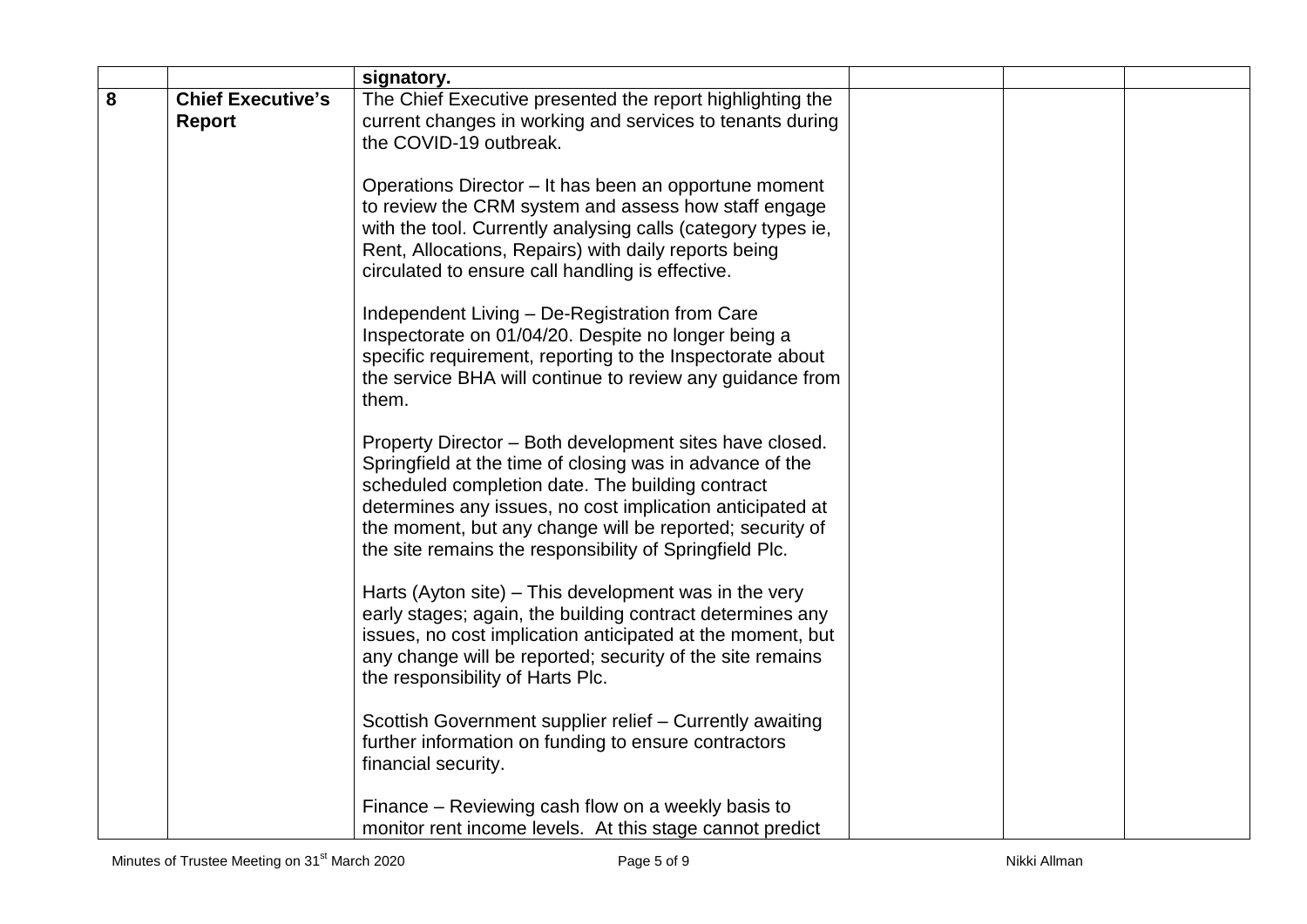|    |                      | any increases in arrears but this is continually monitored                                                                |                                       |                  |          |
|----|----------------------|---------------------------------------------------------------------------------------------------------------------------|---------------------------------------|------------------|----------|
|    |                      | by the Leadership Team. The Board were assured there<br>is good cash flow for the association currently with the          |                                       |                  |          |
|    |                      | opportunity to source RBS revolving credit.                                                                               |                                       |                  |          |
|    |                      |                                                                                                                           |                                       |                  |          |
|    |                      | The Board sought assurance on enquiries relating to<br>Rent Payment Holidays for tenants who are financially              |                                       |                  |          |
|    |                      | affected by COVID-19. The Chief Executive confirmed the                                                                   |                                       |                  |          |
|    |                      | Borders Housing Network have issued a joint press                                                                         |                                       |                  |          |
|    |                      | release to clarify that there will be no payment holiday                                                                  |                                       |                  |          |
|    |                      | available and that no evictions will take place during this<br>period. Staff will continue to support tenants with claims |                                       |                  |          |
|    |                      | through Universal Credits and the DWP.                                                                                    |                                       |                  |          |
|    |                      |                                                                                                                           |                                       |                  |          |
|    |                      | The Board noted the Chief Executives Report and<br>verbal updates from members of the Leadership                          |                                       |                  |          |
|    |                      | Team.                                                                                                                     |                                       |                  |          |
| 9  | <b>Risk Report</b>   | The risk register was fully updated in early March. The                                                                   |                                       |                  |          |
|    |                      | current COVID-19 outbreak has been listed and the<br>impact detailed relating to staff and tenants. The                   |                                       |                  |          |
|    |                      | Leadership Team will complete their training on the new                                                                   |                                       |                  |          |
|    |                      | risk process at the end by April by Zoom meeting.                                                                         |                                       |                  |          |
|    |                      | The Board noted the risk report.                                                                                          |                                       |                  |          |
| 10 | <b>BHA Committee</b> | The Board homoligated the minutes from :                                                                                  |                                       |                  |          |
|    | <b>Minutes</b>       | 1. Audit & Finance Committee - 18 <sup>th</sup> February 2020                                                             |                                       |                  |          |
|    |                      | 2. Operations Committee $-25^{th}$ February 2020                                                                          |                                       |                  |          |
| 11 | <b>AOCB</b>          | Board Appraisals - The Convener will schedule                                                                             | Schedule virtual                      | Convener         | 31/08/20 |
|    |                      | appraisals with all Board Members using virtual meetings.                                                                 | appraisal                             |                  |          |
|    |                      |                                                                                                                           | meetings with<br><b>Board Members</b> |                  |          |
|    |                      | Board Well being checks - The Resource Director will                                                                      |                                       | <b>Resources</b> |          |
|    |                      | carry out regular telephone checks in the coming weeks.                                                                   | Carry out                             | <b>Director</b>  | Ongoing  |
|    |                      | The Leadership Team, minute taker and conference call                                                                     | regular well<br>being checks on       |                  |          |
|    |                      |                                                                                                                           |                                       |                  |          |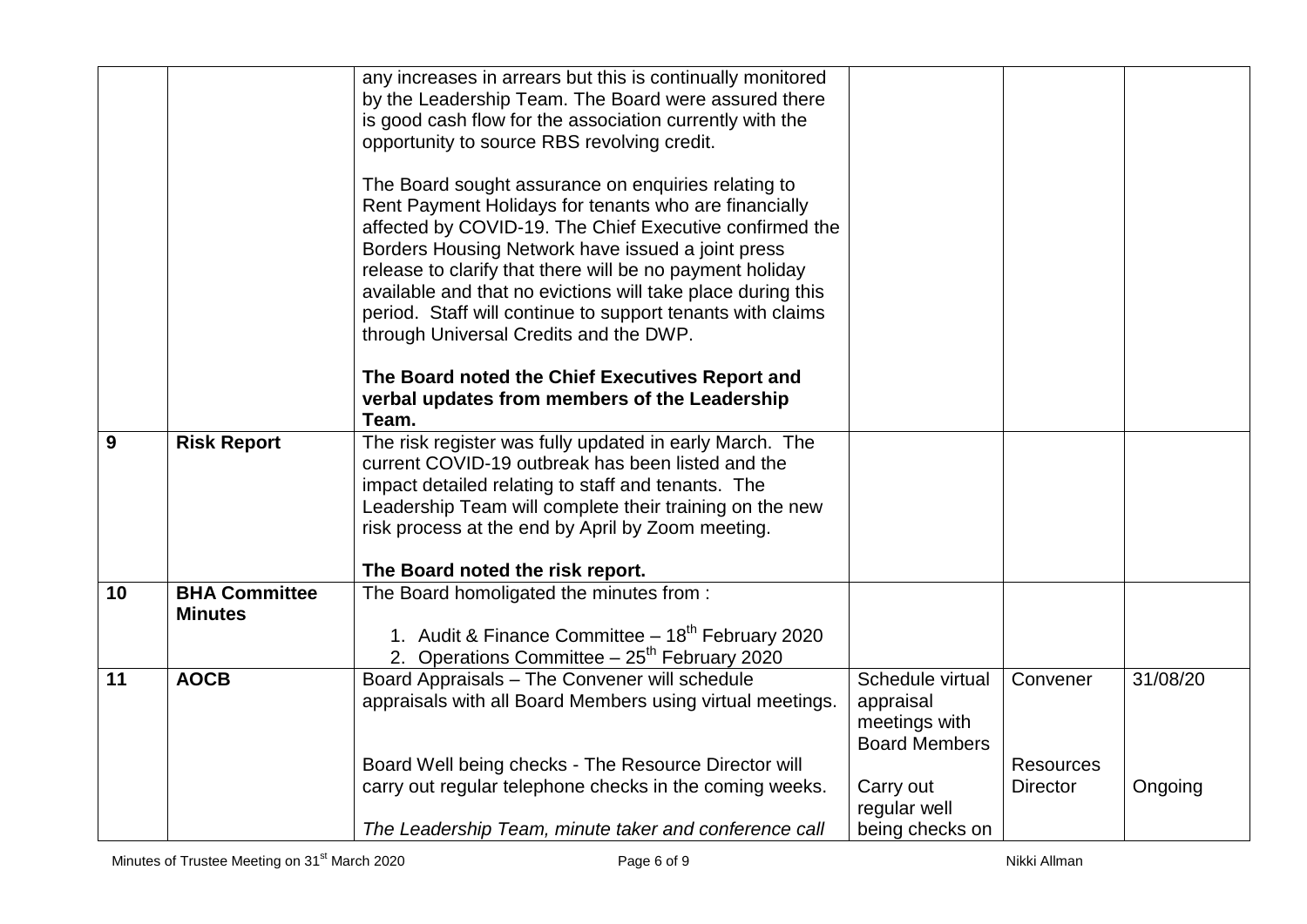| support left the meeting at 19.25pm                                                                                                                                                                                                                                                                                                                                                                                                                                                                                                                                                                                                                                                                                                                                                                                                                                                                                                                                                                                                               | <b>Board Members</b>                                                                                                                | Convener        |          |
|---------------------------------------------------------------------------------------------------------------------------------------------------------------------------------------------------------------------------------------------------------------------------------------------------------------------------------------------------------------------------------------------------------------------------------------------------------------------------------------------------------------------------------------------------------------------------------------------------------------------------------------------------------------------------------------------------------------------------------------------------------------------------------------------------------------------------------------------------------------------------------------------------------------------------------------------------------------------------------------------------------------------------------------------------|-------------------------------------------------------------------------------------------------------------------------------------|-----------------|----------|
| 1. Recruitment of new CEO: The Trustees agreed to<br>delegate the recruitment process to the sub<br>committee in consultation with the successful<br>consultant who is appointed to guide the team. The<br>sub group will refer all relevant points back to the<br>Trustees for their overview.<br>Thereafter a general discussion was held on the following<br>2 items that had not been part of the original agenda.                                                                                                                                                                                                                                                                                                                                                                                                                                                                                                                                                                                                                            | Convener to<br>speak to the<br>CEO at the<br>earliest<br>opportunity to<br>discuss the<br>concerns raised<br>under points 2 &<br>4. |                 | 01/04/20 |
| 2. COVID-19: The Trustees discussed the possibility<br>of furloughing some staff during the present<br>pandemic. This would have a saving in costs with<br>UK Government funding 80% of their costs up to<br>certain levels.<br>3. Scott Holmes also expressed a desire to speak to<br>the Finance Director around other possible cash<br>flow and funding implications. This had been<br>raised/agreed earlier in the main Board meeting.<br>4. Programme (Transformation) Board: The Trustees<br>noted a concern at the apparent lack of progress<br>with the Programme noting that we are around 5<br>months into the process. The discussion then<br>opened out as to whether the Programme should<br>be slowed down/delayed/put on hold until a new<br>CEO is appointed as they may wish to make<br>further changes.<br>Post meeting note: A discussion was held with CEO at<br>9.00am on Wednesday 1st April and it was agreed that a<br>short informal Board meeting to handle points 2 & 4<br>would be held on Tuesday 7th April by video | <b>Scott Holmes to</b><br>speak to<br><b>Finance Director</b><br>by telephone on<br>1 April 20.                                     | Scott<br>Holmes | 01/04/20 |